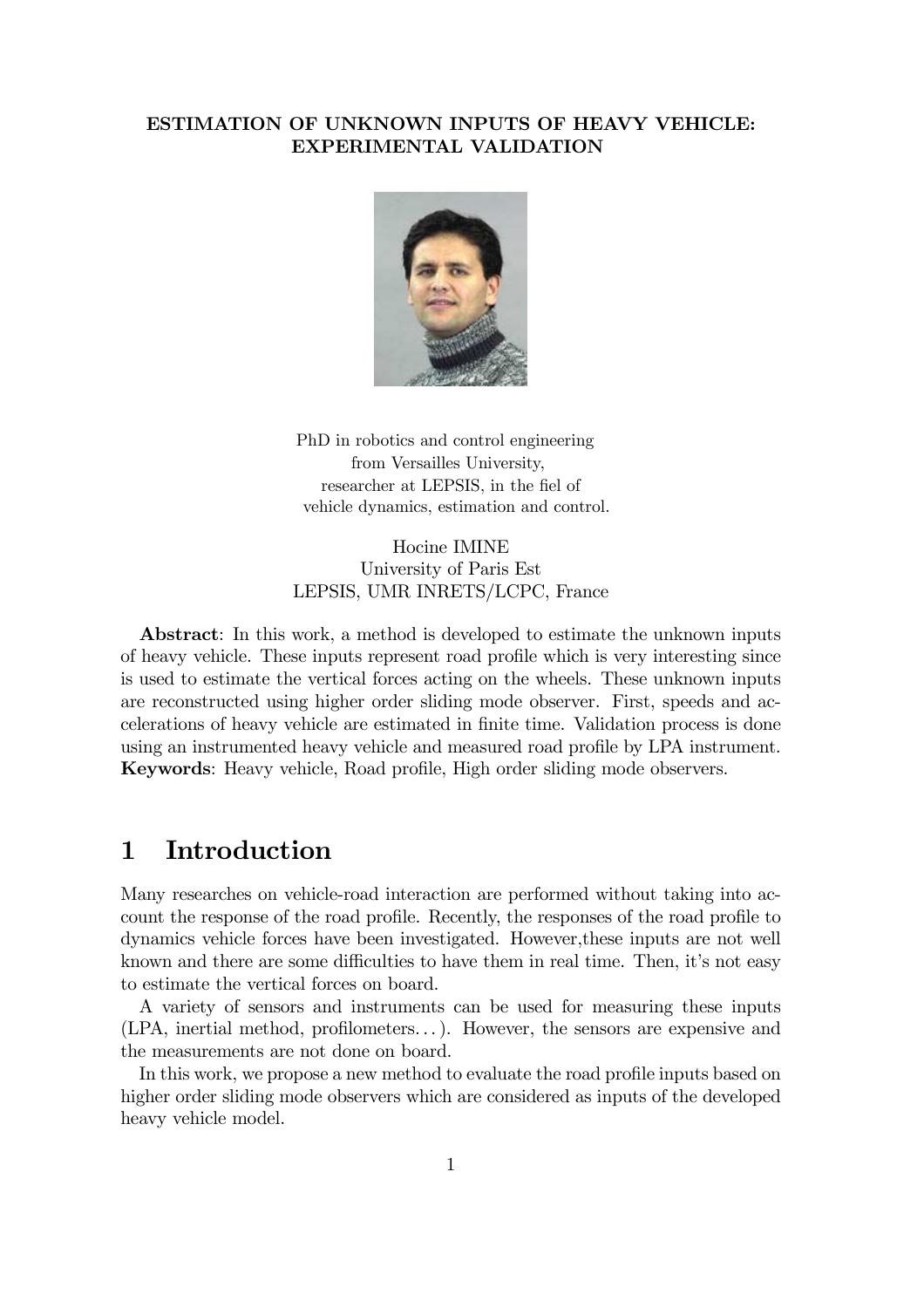First, these inputs are measured by LPA instrument (Longitudinal Profile Analyzer), APL in French, developed at Roads and Bridges Central Laboratory (LCPC in French) and applied to the heavy vehicle model ([7], [4]). Then a third order sliding mode observer is developed to estimate these unknown inputs ([1]). This estimation allow us to reconstruct the vertical forces which are very important to calculate road damage or to evaluate the risk of rollover of the heavy vehicle using the Load Transfer Ratio (see ([5], [6])).

In a validation procedure, we compare the LPA measures with simulation results coming from a developed estimator. We compare also the states and vertical forces estimations with those given by an instrumented tractor of Renault Trucks. The details of this instrumentation is given in this paper.

This paper is organized as follows: section 2 deals with the heavy vehicle model description. The design of observer to estimate the road profile and vertical forces is presented in section 3. Section 4 gives some experimental results related to the estimation in order to show robustness of a proposed method. Finally, some remarks and perspectives are given in the concluding section.

### 2 Heavy vehicle modelling

Many studies deal with heavy vehicle modelling which represent a complex mechanical system with nonlinear features. The models used for heavy vehicles are very complicated ([2], [3]). Consequently, it is relatively difficult to define the different parameters of these models. In this paper, we consider the tractor model with 5 degrees of freedom  $(dof)$  composed of two principal bodies: the first, is the unsprung part of the vehicle (unsprung mass, four wheels and front axle), and the second body represents the sprung mass. All the dynamic parameters of the model represented in the figure (1), are considered as known. Some of them are given by the constructor and others are measured during the tests described in this paper.



Figure 1: Instrumented tractor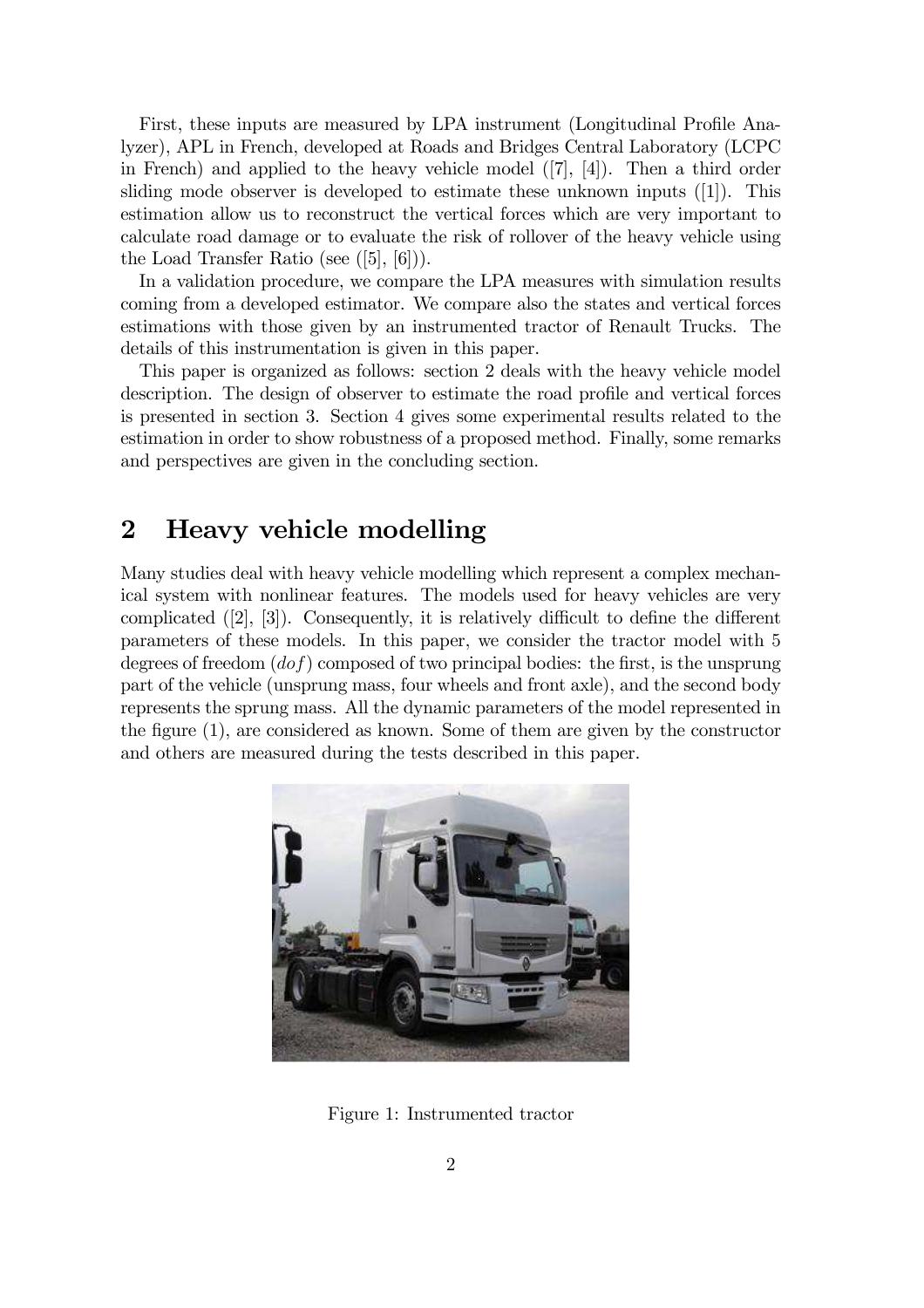This model is derived using Lagrangian's equations.

We can define a dynamic model of the vehicle as :

$$
M(q) \ddot{q} + C(q, \dot{q}) \dot{q} + K(q) = F_g \tag{1}
$$

where  $M \in \mathbb{R}^{5\times 5}$  is the inertia matrix (Mass matrix),  $C \in \mathbb{R}^{5\times 5}$  is related to the damping effects,  $K \in \mathbb{R}^5$  is the springs stiffness vector and  $F_g \in \mathbb{R}^5$  is a generalized forces vector.

 $q \in \mathbb{R}^5$  is the coordinates vector defined by:

$$
q = [q_1, q_2, q_3, q_4, \theta]^T
$$
\n(2)

The vertical acceleration of the chassis (tractor's body) is obtained as following:

$$
\ddot{z} = (K_1 q_1 + K_2 q_2 + (K_1 - K_2) \frac{T_w}{2} \sin(\theta) + B_1 \dot{q}_1 + B_2 \dot{q}_2 - (B_1 - B_2) \frac{T_w}{2} \cos(\theta) \dot{\theta}) / M
$$
\n(3)

 $\theta$  is the tractor roll angle;

 $q_1, q_2$ , are respectively the left and right front suspension deflection of the tractor;  $q_3, q_4$ , are respectively the left and right rear suspension deflection of the tractor;  $z$  is the vertical displacement of the tractor sprung mass (center of gravity height) and  $\ddot{z}$  is the vertical acceleration of the sprung mass.

The suspension is modeled as the combination of spring and damper elements as shown in the figure (2).

The tractor chassis (sprung mass) with the mass  $M$  is suspended on its axles through two suspension systems. We can also show that the tire is modeled by springs with the coefficients  $k_i$  and damper elements with the coefficients  $B_i$ . The wheel masses are represented by  $M_i$ . At the tire contact, the road profile is represented by the inputs  $u_i$ , which are considered as the heavy vehicle inputs.

The vertical displacement of the wheel i is represented by  $z_{ri}$ , i=1..4. The vertical displacement of the front wheels can be calculated using the following equations:

$$
\begin{cases}\n z_{r1} = z - (q_0 + q_1) + \frac{T_w}{2} \sin(\phi) - r \\
 z_{r2} = z - (q_0 + q_2) - \frac{T_w}{2} \sin(\phi) - r\n\end{cases} \tag{4}
$$

where  $q_0$  is the static distance between the COG and the axles of the vehicle,  $T_w$  is the tractor track width and  $r$  is the wheel's radius.

We obtain the vertical accelerations of the front wheels using the following equations:

$$
\begin{cases}\n\ddot{z}_{r1} = (B_1\dot{q}_1 + K_1\frac{T_w}{2}\sin(\phi) + B_1\frac{T_w}{2}\cos(\phi)\dot{\phi} \\
+ K_1q_1 - k_1z_{r1} + k_1u_1)/m_1\n\end{cases}
$$
\n
$$
\ddot{z}_{r2} = (B_2\dot{q}_2 - K_2\frac{T_w}{2}\sin(\phi) - B_2\frac{T_w}{2}\cos(\phi)\dot{\phi} \\
+ K_2q_2 - k_2z_{r2} + k_2u_2)/m_2\n\tag{5}
$$

Using these equations, the unknown inputs acting on the two front wheels can the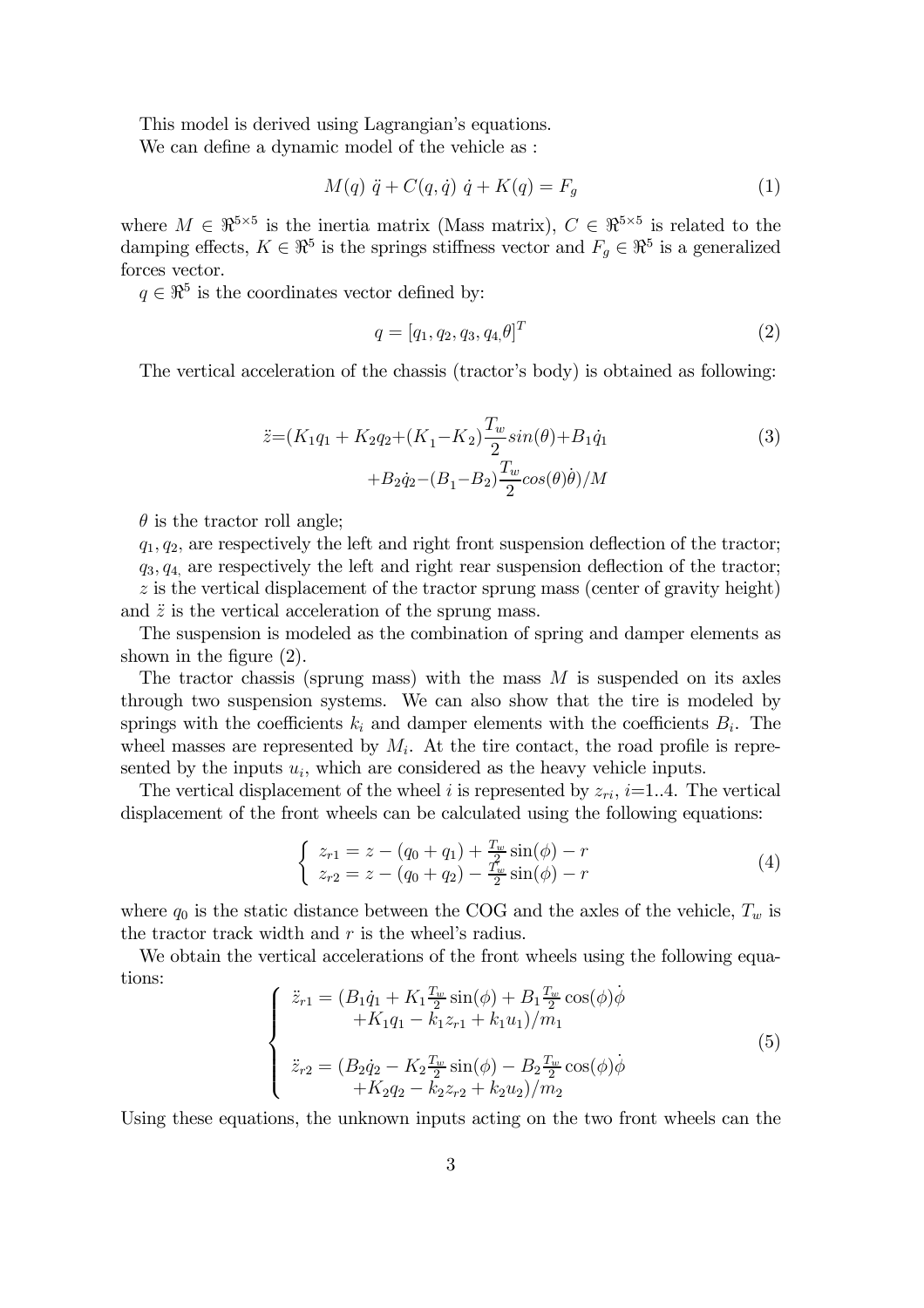

Figure 2: Suspension model

be written as following:

$$
\begin{cases}\n u_1 = (m_1 \ddot{z}_{r1} - B_1 \dot{q}_1 + K_1 \frac{T_w}{2} \sin(\theta) \\
 + B_1 \frac{T_w}{2} \cos(\theta) \dot{\theta} - K_1 q_1 + k_1 z_{r1})/k_1 \\
 u_2 = (m_2 \ddot{z}_{r2} - B_2 \dot{q}_2 - K_2 \frac{T_w}{2} \sin(\theta) \\
 - B_2 \frac{T_w}{2} \cos(\theta) \dot{\theta} - K_2 q_2 + k_2 z_{r2})/k_2\n\end{cases}
$$
\n(6)

The normal forces  $F_{ni}$   $(i = 1, \dots, 4)$  acting on the front wheels are calculated using the following expression:

$$
F_{ni} = F_{ci} + k_i(u_i - z_{ri}), \ i = 1, \cdots, 4
$$
 (7)

where  $F_{ci}$  is the static force due to the static mass of the vehicle.

We assume that the force generated by damping effect is neglected compared to the spring force  $k_i(u_i - z_{ri}).$ 

The next section deals with the development of the high order sliding mode observer to estimate all states of the system, to reconstruct the unknown inputs, namely, road profile and to deduce the vertical forces of the heavy vehicle.

# 3 Estimation of the unknown inputs

In this section, we develop the third order sliding mode observer to estimate the heavy vehicle dynamic states and the road profile which allow to reconstruct the vertical forces [1].

In order to develop the observer, we rewrite the dynamic model defined in (1) in the state form as follows:

$$
\begin{cases}\n\dot{x}_1 = x_2 \\
\dot{x}_2 = x_3 = M^{-1}(F_g - C(x_1, x_2)x_2 - K(x_1)) \\
y = x_1\n\end{cases} (8)
$$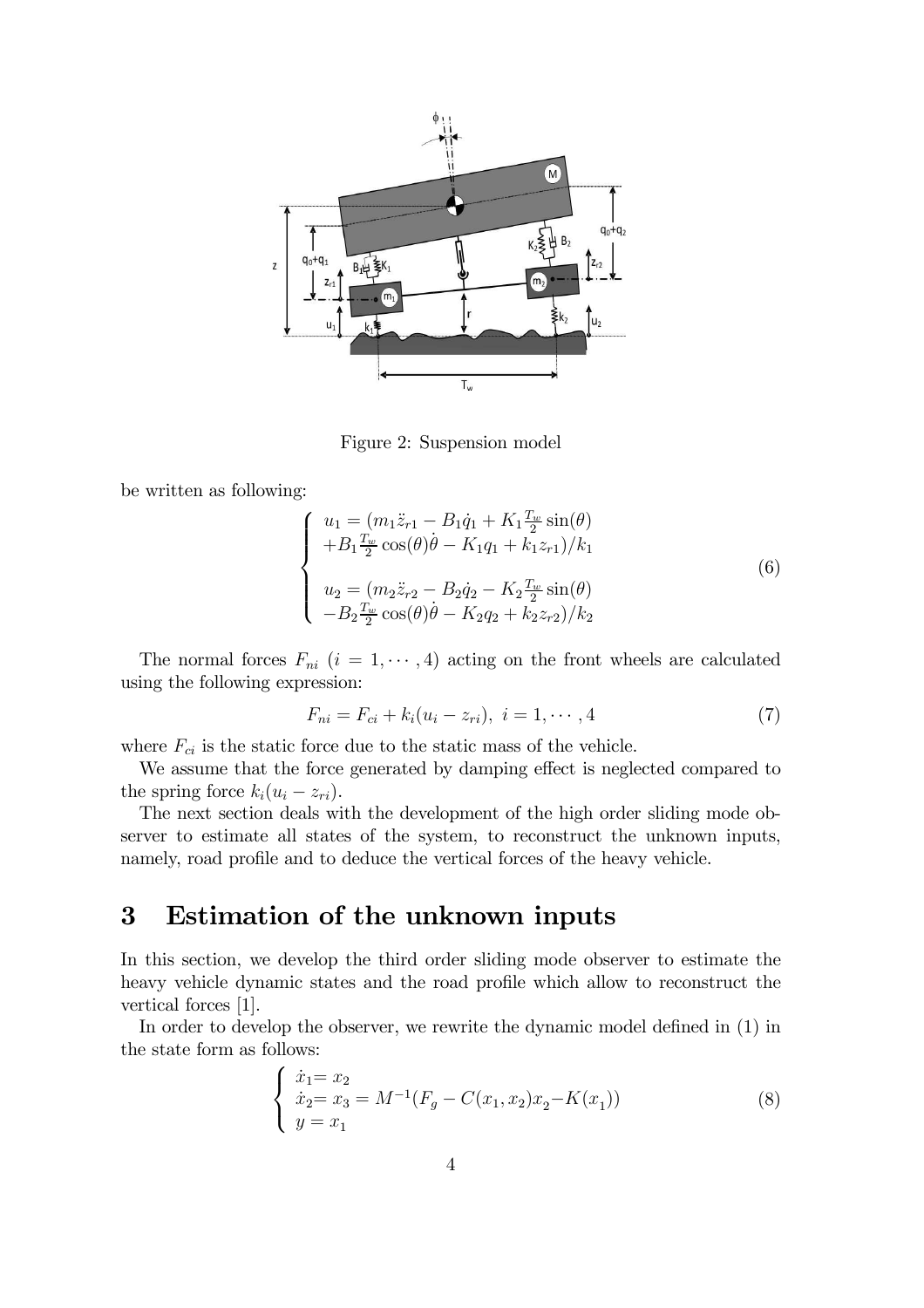where the state vector  $x = (x_1, x_2)^T = (q, \dot{q})^T$ , and  $y = q$  is the measured outputs vector of the system.

Thus, we obtain:

Before developing the sliding mode observer, let us consider the following assumptions(see [1]):

1. The state is bounded  $(\Vert x(t) \Vert < \infty, \forall t \geq 0)$ .

2. The system inputs are bounded ( $\exists$  a constant  $\mu \in \Re$  such as:  $|u_i| < \mu$ ,  $i = 1..5$ ).

3. The generalized forces  $F_g$  are bounded ( $\exists$  a constant  $\zeta \in \Re$  such as:  $F_{gi} < \zeta$ ,  $i = 1..5$ .

4. In the vector  $C(x_1, x_2)x_2$ , we find quadratics elements in  $x_2$ . We can then bound this vector as:

$$
\| C(x_1, x_2)x_2 \| \le c_1 \| x_2 \|^2 \tag{9}
$$

This last assumption is coming from mechanical and physical properties of our system and because of boundness of the real signals (position, speed, acceleration).

We propose in this work, the following third order sliding mode observer [1]:

$$
\begin{cases}\n\dot{\hat{x}}_1 = \hat{x}_2 - \lambda_0 |\hat{x}_1 - x_1|^{2/3} sign(\hat{x}_1 - x_1) \\
\dot{\hat{x}}_2 = \hat{x}_3 - \lambda_1 |\hat{x}_2 - \dot{\hat{x}}_1|^{1/2} sign(\hat{x}_2 - \dot{\hat{x}}_1) \\
\dot{\hat{x}}_3 = -\lambda_2 sign(\hat{x}_3 - \dot{\hat{x}}_2)\n\end{cases}
$$
\n(10)

where  $\hat{x}_1$ ,  $\hat{x}_2$  and  $\hat{x}_3$  are respectively the estimate of  $x_1$ ,  $x_2$  and  $\hat{x}_2$ .

This observer permit to estimate both positions, speeds and accelerations of the system.  $\lambda_0$ ,  $\lambda_1$  and  $\lambda_2 \in \mathbb{R}^5$  are the observer gains.

The estimation errors are obtained using the equations (8) and (10) as following:

$$
\begin{cases} \n\dot{\tilde{x}}_1 = x_2 - \hat{x}_2 + \lambda_0 |\hat{x}_1 - x_1|^{2/3} sign(\hat{x}_1 - x_1) \\
\dot{\tilde{x}}_2 = \dot{x}_2 - \hat{x}_3 + \lambda_1 |\hat{x}_2 - \dot{\hat{x}}_1|^{1/2} sign(\hat{x}_2 - \dot{\hat{x}}_1) \\
\dot{\tilde{x}}_3 = \ddot{x}_2 + \lambda_2 sign(\hat{x}_3 - \dot{\hat{x}}_2) \n\end{cases} \n\tag{11}
$$

where  $\tilde{x}_i = x_i - \hat{x}_i$   $(i = 1, \dots, 3)$  is the estimation error of the variable  $x_i$ .

The Jerk of the system is bounded, satisfying the inequality:

$$
f^+ \geq 2 \mid \dddot{y} \mid \tag{12}
$$

Chosen the *ith* components of  $\lambda_0$ ,  $\lambda_1$  and  $\lambda_2$  as:  $\lambda_0^i = 3\sqrt[3]{f^+}$ ,  $\lambda_1^i = 1.5\sqrt{f^+}$ ,  $\lambda_2^i = 1.1 f^+$ ,  $i = 1..5$ , we obtain the convergence in finite time  $t_0$ , both the positions, speeds and accelerations  $x_1$ ,  $x_2$  and  $x_3$  (see [1]).

Let now consider the convergence of the acceleration of the body for  $t > t_0$ .

Let now consider the convergence of the acceleration of the body for  $t > t_0$ . According to the equation 3, and since all the coordinates vector q and its derivative  $\dot{q}$ , are estimated, we can calculate this acceleration as follows:

$$
\ddot{\hat{z}} = (K_1 \hat{q}_1 + K_2 \hat{q}_2 + (K_1 - K_2) \frac{T_w}{2} \sin(\hat{\theta}) + B_1 \dot{\hat{q}}_1 + B_2 \dot{\hat{q}}_2 - (B_1 - B_2) \frac{T_w}{2} \cos(\hat{\theta}) \dot{\hat{\theta}})/M
$$
\n(13)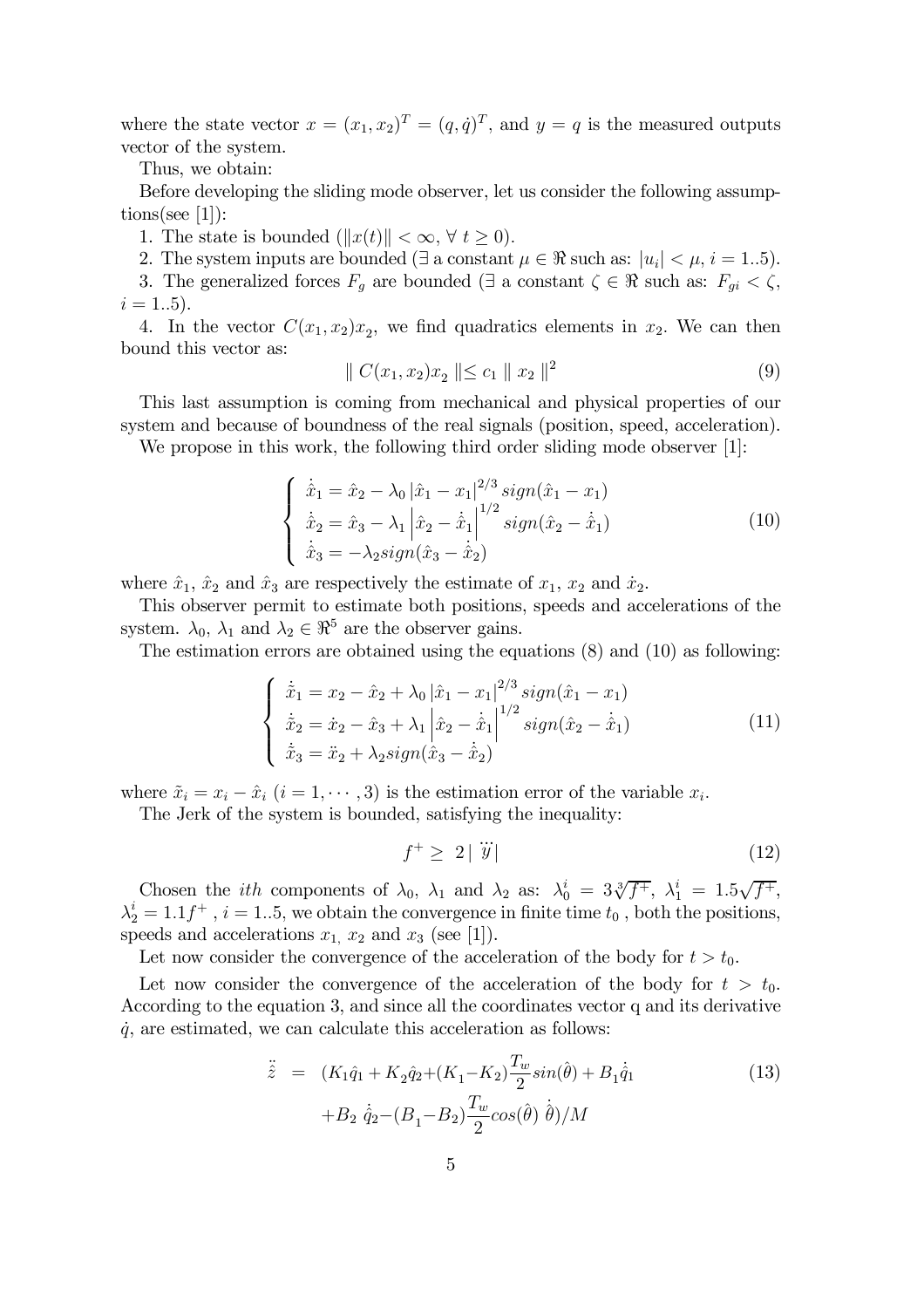where  $(^\wedge)$  represents the estimated symbol.

The estimation error is obtained from (3) and (13) as follows:

$$
\ddot{z} = (K_1 \tilde{q}_1 + K_2 \tilde{q}_2 + (K_1 - K_2) \frac{T_w}{2} \sin(\tilde{\theta}) + B_1 \dot{\tilde{q}}_1 + B_2 \dot{\tilde{q}}_2 - (B_1 - B_2) \frac{T_w}{2} (\cos(\theta)\dot{\theta} - \cos(\tilde{\theta})\dot{\tilde{\theta}}))/M
$$
\n(14)

where (<sup>∼</sup>) represents the estimated error symbol. We can easily remark, related to the equation (14) and after convergence of  $x_1, x_2$  and  $x_3$ , that the estimation error  $\ddot{z}$  converges toward 0 in finite time  $t > t_0$ .

Assuming that the initial conditions of speeds and positions are known, we are able to do a double integration to the acceleration  $\hat{z}$  in order to obtain the vertical displacement  $\hat{z}$  of the chassis.

On another hand, and from the equations 4, the vertical displacements of the wheels are estimated using the following equations:

$$
\begin{cases} \n\hat{z}_{r1} = \hat{z} - \hat{q}_1 + \frac{T_w}{2} \sin(\hat{\theta}) - r \\
\hat{z}_{r2} = \hat{z} - \hat{q}_2 - \frac{T_w}{2} \sin(\hat{\theta}) - r\n\end{cases} \n\tag{15}
$$

At time  $t > t_0$ , all positions including the vertical displacement  $\hat{z}$  of the chassis and their first and second derivatives are estimated. In such case, the estimation of the road profile (unknown inputs) is possible. It's calculated using the following equation:

$$
\begin{cases}\n\hat{u}_1 = (m_1 \ddot{z}_{r1} - B_1 \dot{\hat{q}}_1 + K_1 \frac{T_w}{2} \sin(\hat{\theta}) \\
+ B_1 \frac{T_w}{2} \cos(\hat{\theta}) \dot{\hat{\theta}} - K_1 \hat{q}_1 + k_1 \hat{z}_{r1})/k_1 \\
\hat{u}_2 = (m_2 \ddot{z}_{r2} - B_2 \dot{\hat{q}}_2 - K_2 \frac{T_w}{2} \sin(\hat{\theta}) \\
-B_2 \frac{T_w}{2} \cos(\hat{\theta}) \dot{\hat{\theta}} - K_2 \hat{q}_2 + k_2 \hat{z}_{r2})/k_2\n\end{cases}
$$
\n(16)

Let consider now, the equation 16. We can remark that since all states are now known and since the vertical accelerations of the wheels are measured , we can calculate the unknown inputs  $\hat{u}_1$  and  $\hat{u}_2$  in finite time.

The finite time estimation of the road profile and the vertical displacement of the wheels, allow finally to reconstruct the vertical forces in finite time using the following equation:

$$
\hat{F}_{ni} = F_{ci} + k_i(\hat{u}_i - \hat{z}_{ri}), \quad i = 1..4
$$
\n(17)

In the next section, we give some experimental results to show the quality of road profile estimation.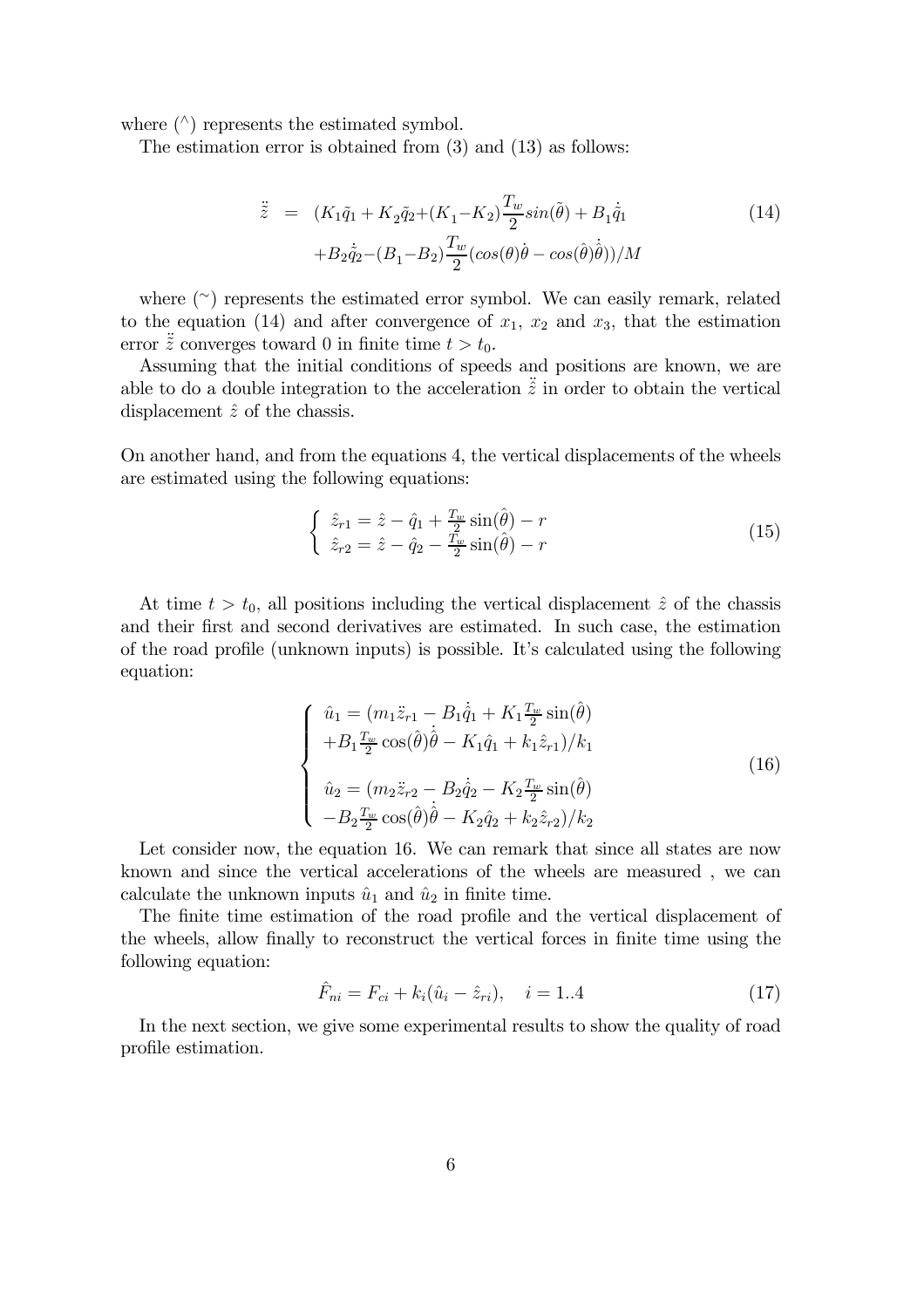# 4 Experimentation

In this section some results related to the estimations of the states, the road profile and the vertical forces, in order to verify the robustness of the proposed approach, are shown.

### 4.1 Description

Several road profile with different amplitudes and frequencies are then measured by the Longitudinal Profile Analyzer (LPA) to excite the system.

The LPA instrument is represented in the figure (3).



Figure 3: Longitudinal Profile Analyzer

The figure (4) shows an example of the left and right road profile measured by this instrument.

In order to validate theoretical study and the simulations results, we instrumented the Truck of "Renault Trucks" described in the figure 1.

The vehicle is equipped with several sensors to measure the dynamics of the vehicle such as the angular speeds, accelerations, and the suspension deflections.

This study is done on behalf of French project, called VIF [9].

The figure 5 illustrates the used sensors:

- four sensors (number 4), LVDT installed between the wheel and the chassis in order to measure the deflections of suspensions,
- four accelerometers (number 5) installed on the chassis to measure the vertical accelerations of wheels,
- three axial gyroscopes (number 6) installed on the chassis, to measure the angular speeds,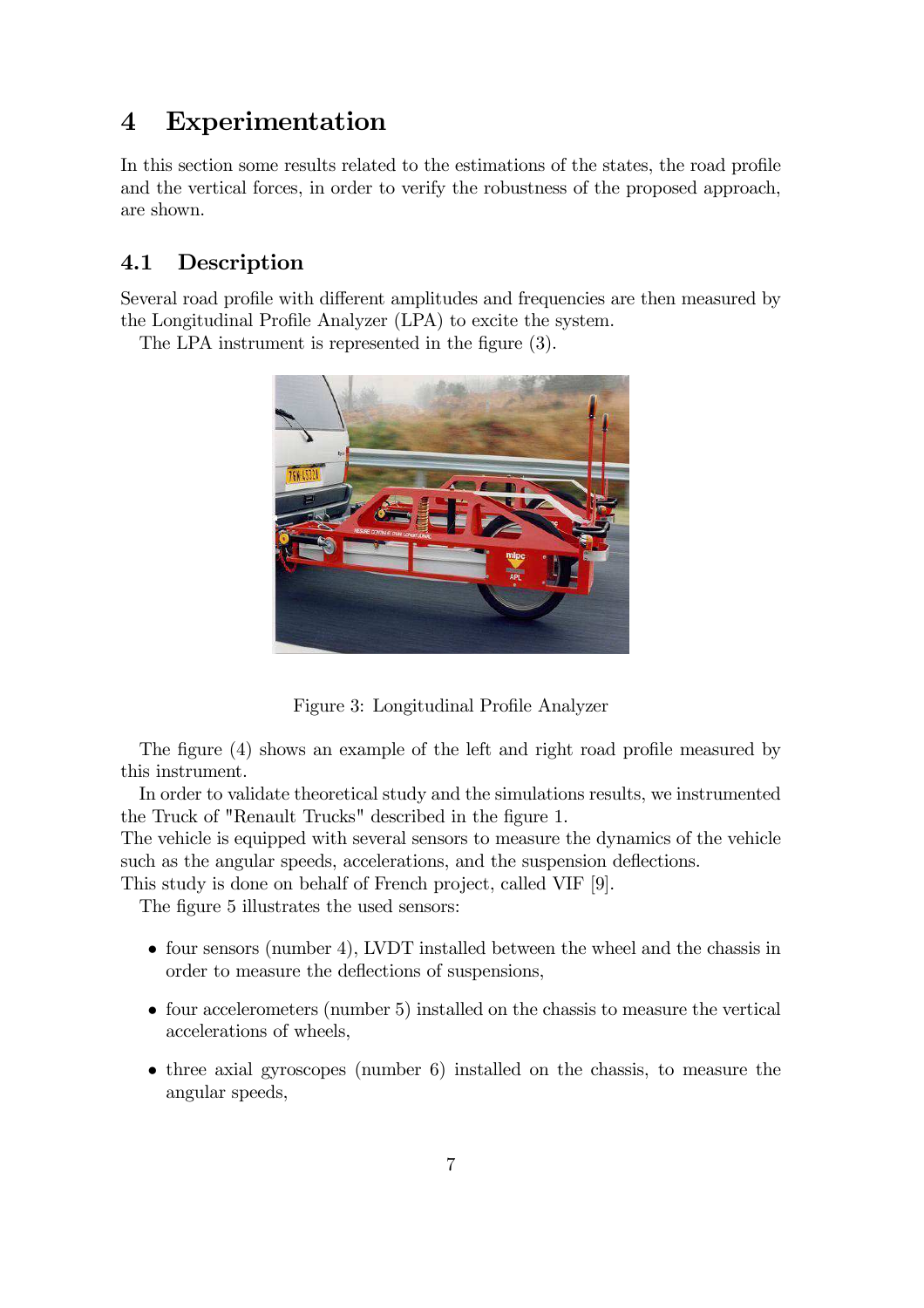

Figure 4: Road profile measures



Figure 5: The used sensors on the Vehicle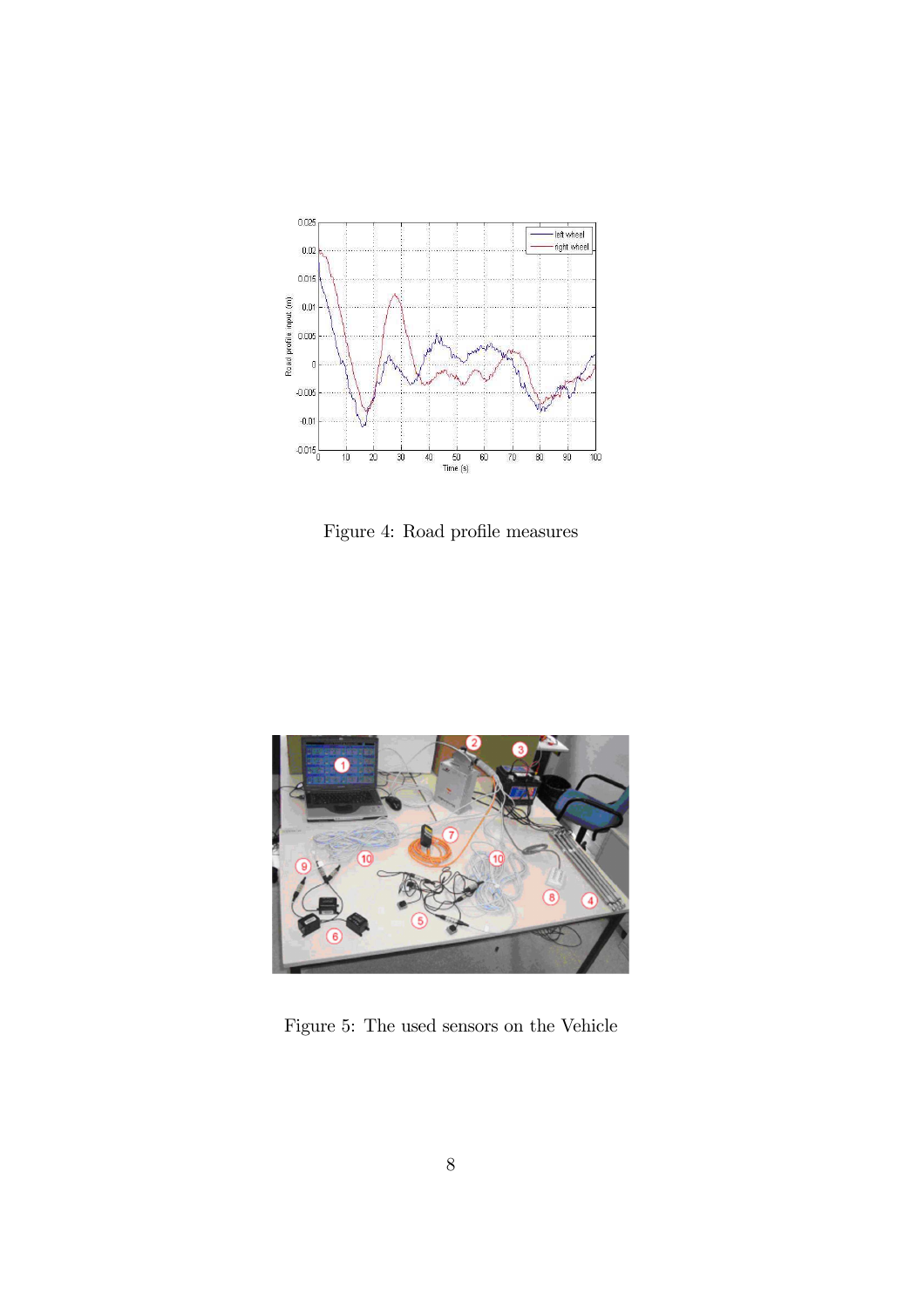• two lasers (number 7) installed at the bottom of the chassis to measure the vertical distance of the vehicle. Note that this distance is not used in this work.

#### 4.2 Experimental results

In this section, the result of Zig-zag test is shown. The figure  $(6)$  represents the steering angle. The vehicle speed during this test is shown in the figure (7).



Figure 6: Steerign angle



Figure 7: Vehicle speed

First, let see if the states are well estimated. In the figure (8), the estimation of the suspension deflection is shown.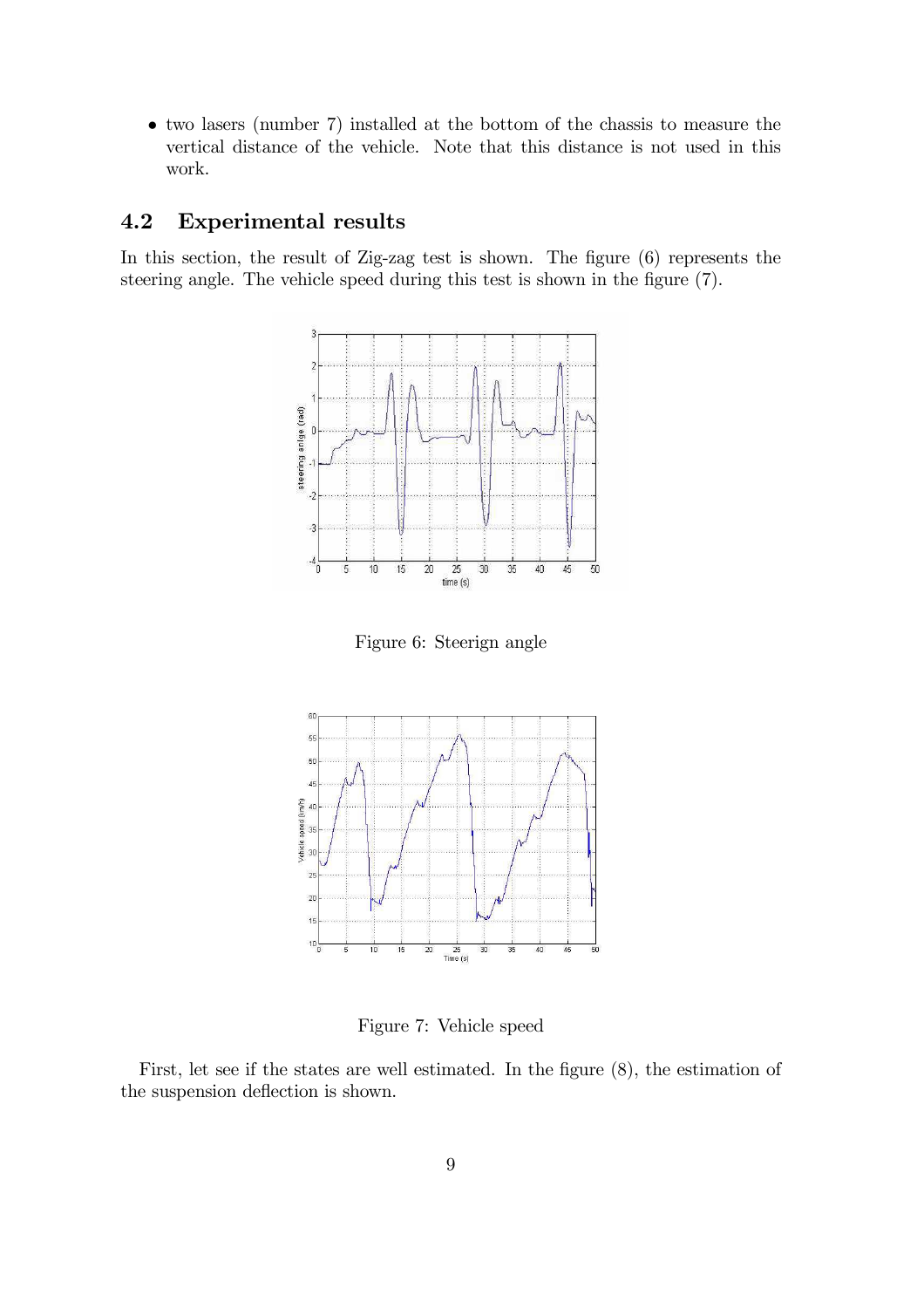We remark that these positions are well and fast observed compared to the measures given by LVDT sensors. We can notice that at the times 15s, 30s and 45s,the suspension deflection increased up from 0.01m to 0.025m.



Figure 8: Estimation of suspension deflections

The roll angle is observed and represented in the figure (9). We can notice that this state converges in finite time to the measured one.



Figure 9: Roll angle estimation

Since the vertical acceleration of the body is well estimated, the double integration of this acceleration, gives an accurate estimation of the height center of gravity of the body compared to the true one. The result is shown in the figure (10)

As we said in the previous section, using the equation 15, and if we can estimate the positions vector  $q$  and the center height of gravity of the body  $z$ , we can calculate the vertical displacements of the wheels  $z_{r1}$  and  $z_{r2}$ . This estimation is then shown in the figure (11).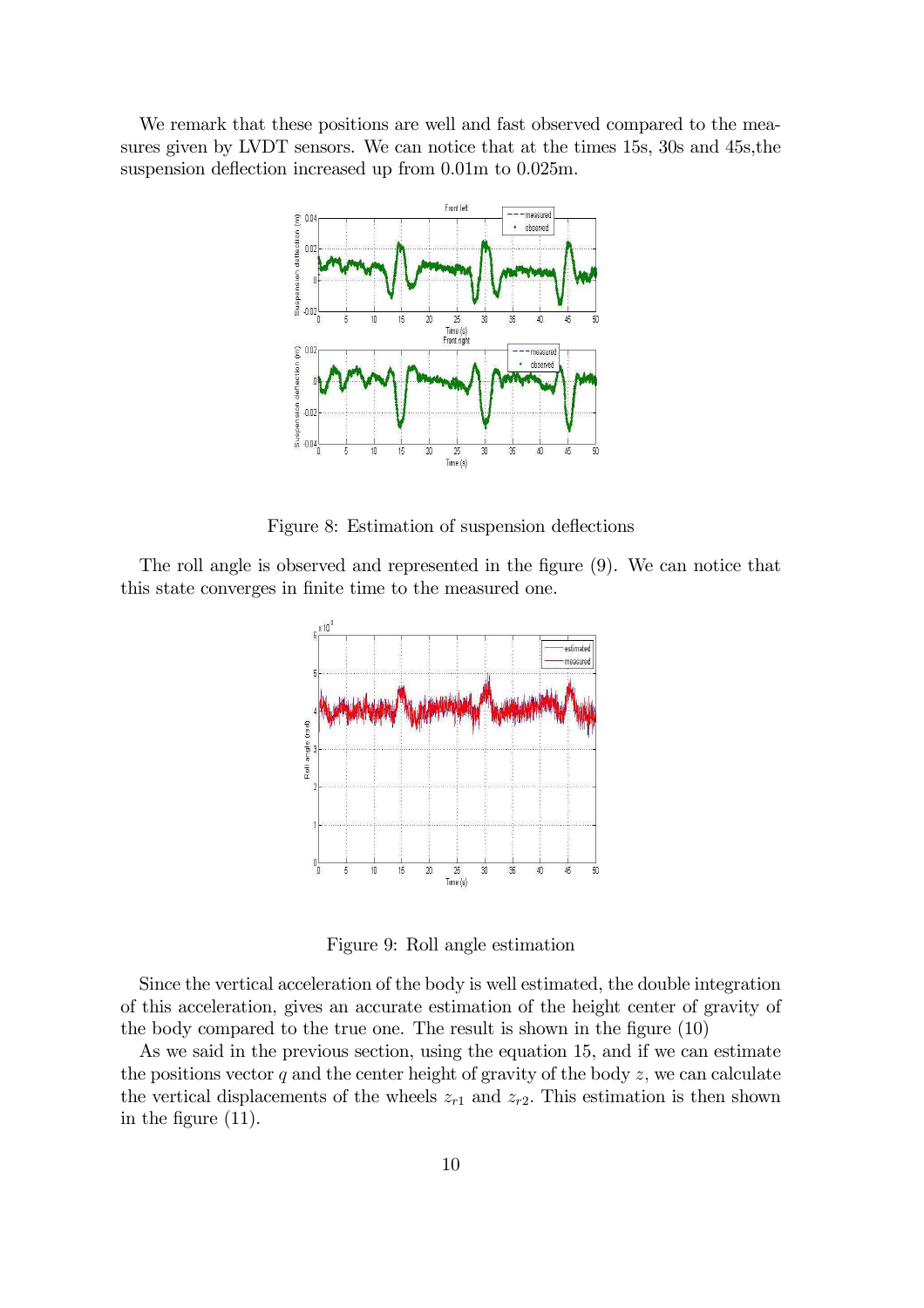

Figure 10: Estimation of centre height of gravity



Figure 11: Estimation of vertical displacements of the wheels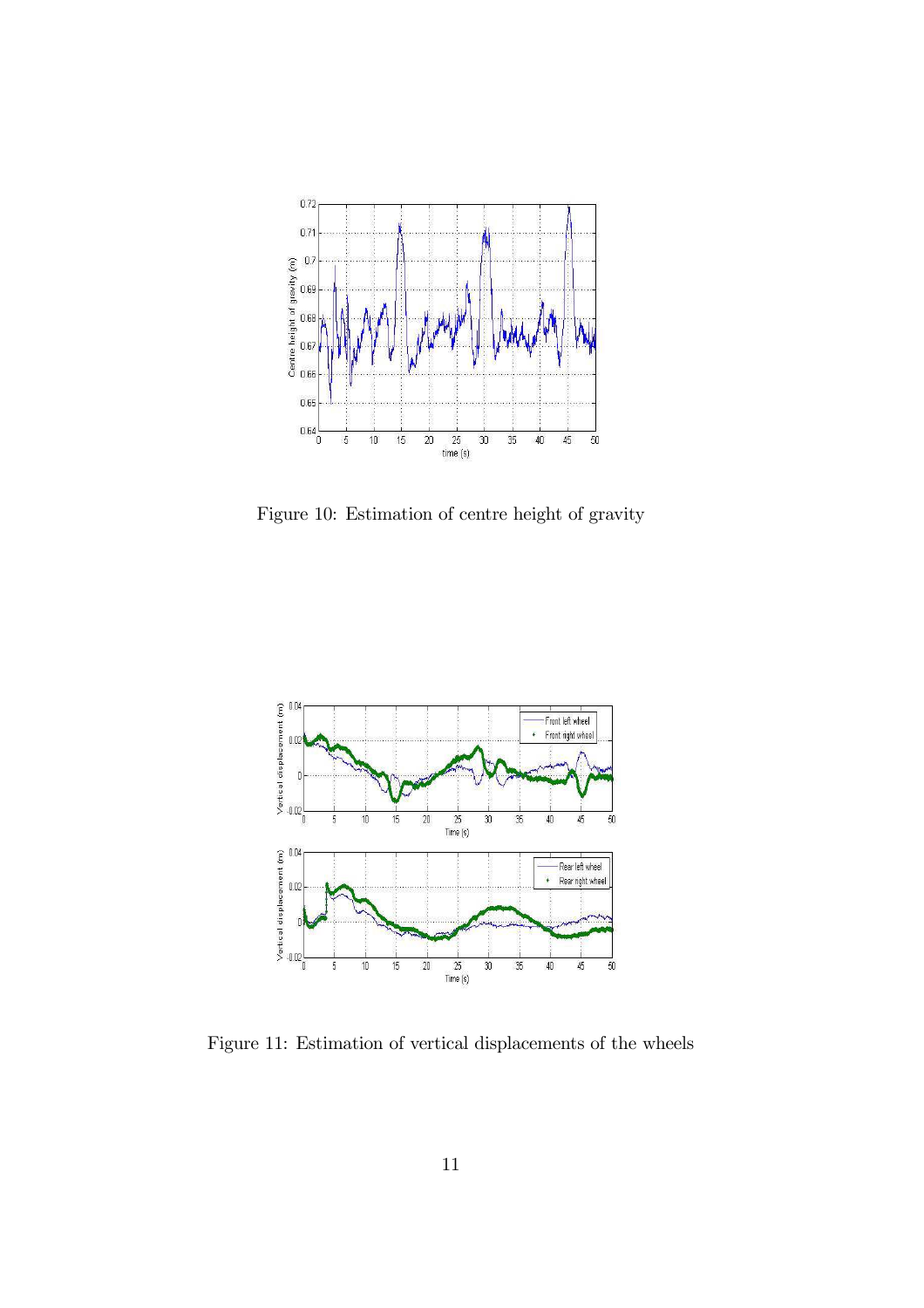The road profile is calculated using the equation 6.

Since at this stage, all the states are observed, we can deduce the road profile. This estimation is shown in the figure (12).

We notice that these signals are estimated with small errors compared to those measured by the LPA instrument.



Figure 12: Road profile estimation

From the estimation of the vertical displacement of the wheels and the road profile, we can now reconstruct the vertical forces. The result is shown in the figure (13).



Figure 13: Estimation of vertical force: left wheel

At the top of this figure, the front vertical forces are shown and at the bottom, the rear vertical forces are presented. We remark that the vertical forces of the vehicle converge in finite time.

As the measured forces are not available during the tests, A direct comparison to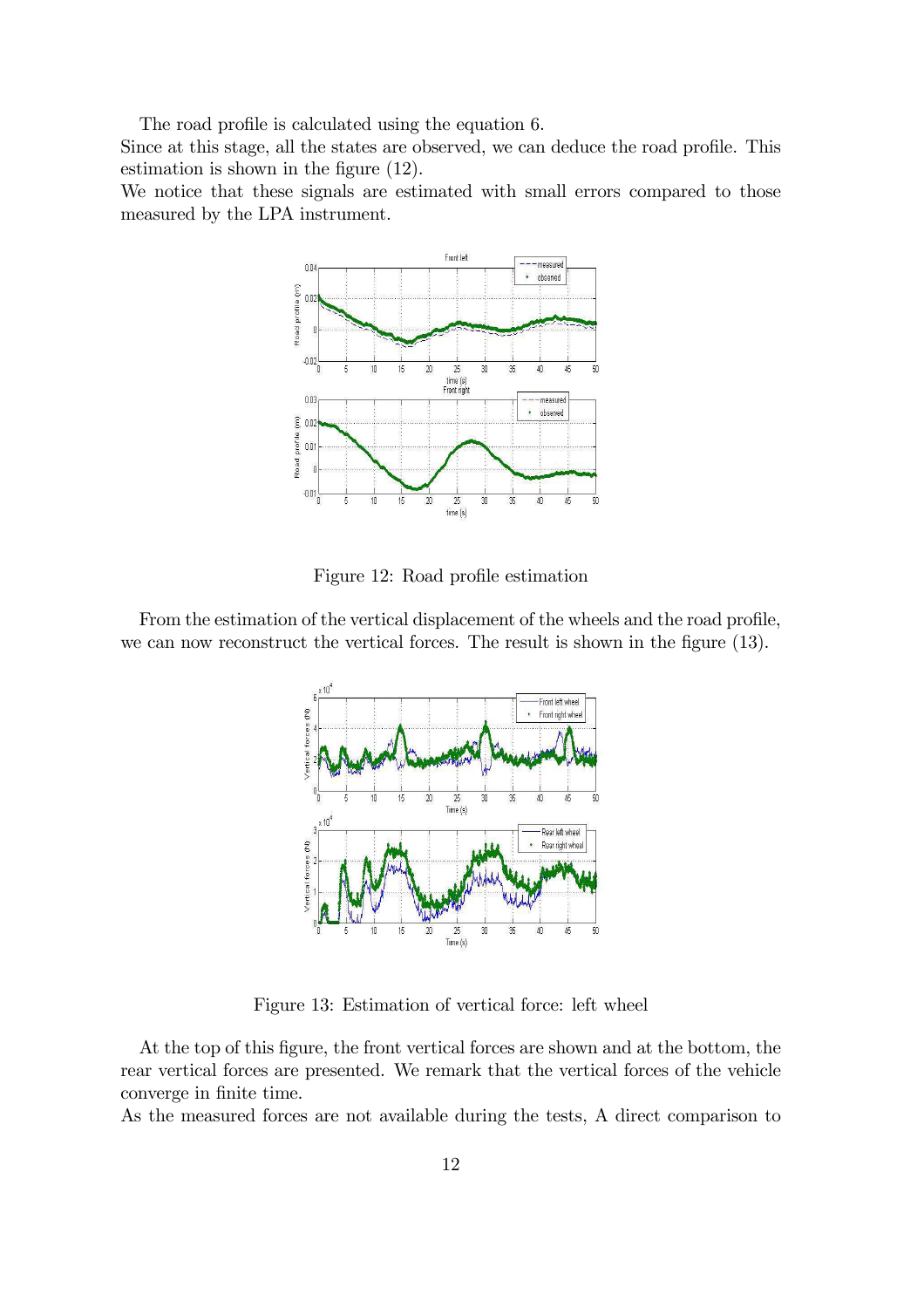show the robustness of this estimation is then not possible.

However, we remark the same phenomena than for the suspension deflections, since at the times 15s, 30s and 45s, the front left vertical force increased up to 40dN following then the measured suspension deflection.

# 5 Conclusion and perspectives

This paper proposes a method to estimate the unknown input under each wheel of heavy vehicle. This estimation permit to deduce the vertical forces. A third order sliding mode observer is then developed. The use of this observer is to be able to estimate in finite time all states of the system including accelerations. The setting of an estimator needs a model. In this work, we develop a tractor model which validated by sensors installed in the instrumented vehicle. In the second step of the work, the strong observability of the system is verified and the sliding mode observer is developed. Experimental results are done on la Valbonne site of Renault Trucks, in France, and showed that the suspension deflection, roll angle and its speeds and accelerations converge quickly and in finite time. These well estimations allow to reconstruct the acceleration of the height center of gravity of the body and the acceleration of the wheels. This permits also to estimate well and fast the vertical displacements of the wheels. The experimental results show an accurate reconstruction of the road profile since it's compared to the measures done by LPA instrument. Finally and from previous estimation, the presented result showed that the convergence of the vertical forces seems to be of quality.

The future work will concern the application of this method to the instrumented heavy vehicle (Tractor+semi-trailer) to estimate on board, the road profile and vertical forces under each wheel. Some dynamic parameters of the vehicle, like spring stiffness or the total mass of the vehicle, will be on-line identified.

# References

- [1] L. Fridman, A. Levant, J. Davila, "High-Order Sliding-Mode Observation and Identification for Linear Systems with Unknown Inputs", 45th, Conference on Decision in Control, San Diego, CA, Dec. 13-15, 2006.
- [2] B. C. Chen and H. Peng, "A Real-time Rollover Threat Index for Sports Utility Vehicles", American Control Conference, San Diego, USA, pp. 1233-1237, June 1999.
- [3] I.M. Ibrahim, "Design of reducing the generated dynamic tyre loads of the articulated tanker vehicles", Heavy Vehicle Systems, Int. J. of Vehicle Design, Vol. 11, No. 1, pp. 86-99, 2004.
- [4] H. Imine, "Observation d'états d'un véhicule pour l'estimation du profil dans les traces de roulement". PHD thesis, l'Université de Versailles Saint Quentin en Yvelines, 2003.